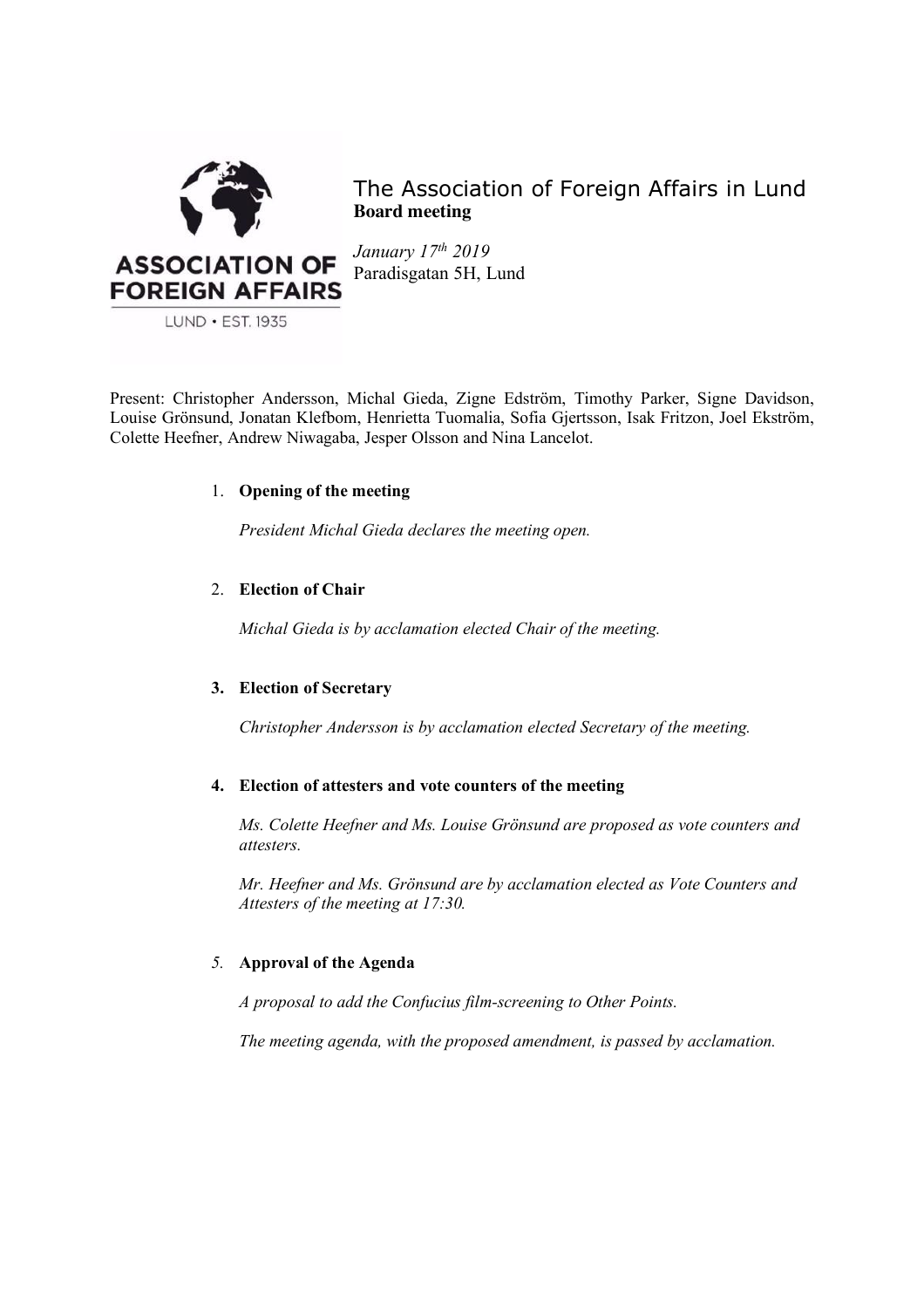## **6. Presidium reporting**

## Presidents

*The Presidents will be discussing the collaboration partner-contracts and meet the committees. They also inform that UPF will get access to the new office once the summer arrives.* 

#### **Secretary**

*The Secretary informs that he is working on publishing all the meeting protocols from the last semester by the next week.* 

### Head of IT

*Not present.* 

#### UFS representative

*Not present. However, Mr. Hannes Berggren sent a note updating his current work.* 

## Treasurer

*Not present.* 

*Ms. Sofia Gjertsson enters the meeting at 6.36 PM.* 

## **7. Committee reporting**

## Activity Committee

*Ms. Louise Grönsund informs that the next sittning will be at Östgöta Nation February 23rd, and the committee also is planning a study trip to Berlin, Germany.* 

### Career Committee

*The committee will start the prep course in February.* 

#### Lecture Committee

*The committee are working on the upcoming events. Mr. Eric Hertz, the outgoing Head of PR, has left a short work description.*

## Magazine Committee

*They have not started their activities.*

#### PR Committee

*Are now, for the semester, active on facebook. The Committee has been in contact with TEDx Lund on a collaboration. The Heads have also got some signups for the social media coordinator.*

## Radio Committee

*Are waiting for the new plug-in to the website.* 

# Travel Committee

*Ms. Heefner informs the board that the next trip will be going to Tbilisi, Georgia, April 7th–April 14th. They have booked accommodation searched for flight tickets.*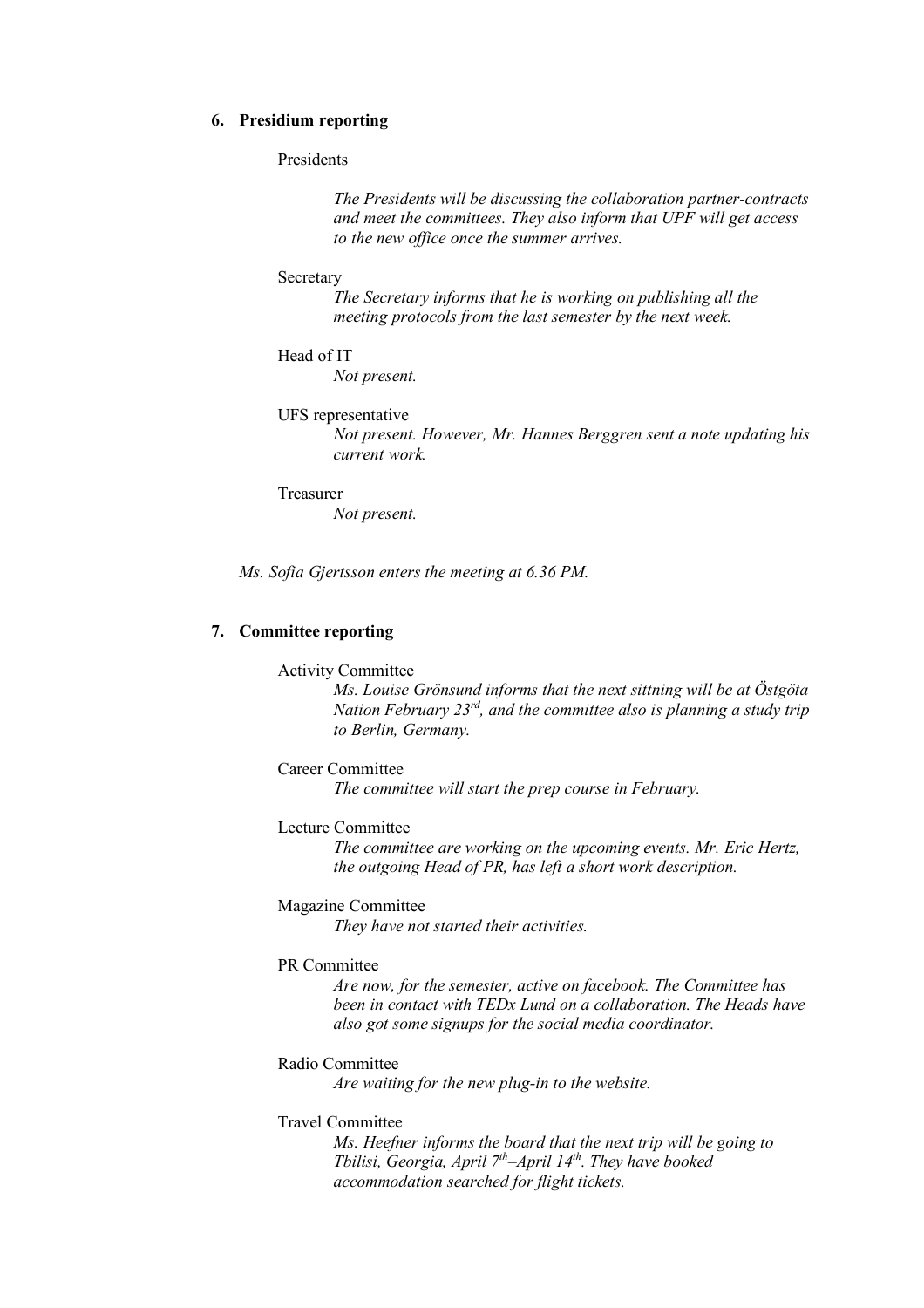Webzine Committee *Will start publishing January 21st.* 

*Ms. Henrietta Tuomalia enters the meeting 6.55 PM. Ms. Nina Lancelot enters the meeting 7.03 PM.*

## **8. Election of Head of PR**

*Ms. Tilda Kajbjer of the Election Committee presents its nomination for the office, Ms. Julia Vázquez Santiago.* 

*The Board Members ask questions to Ms. Kajbjer about the election progress and the candidates.*

*The board discusses the nominee and the candidates.* 

*The board, by a close-ballot vote, votes unanimously for Ms. Vázquez Santiago. She is elected as Head of PR.* 

*The meeting is adjourned at 7.20 PM. The meeting resumes at 7.42 PM.* 

### **9. Get Active Meeting**

*Firstly, a discussion about the date of the Get Active Meeting starts, either having it January* 30<sup>th</sup> or February 6<sup>th</sup>.

*The Board prefers having the Get Active Meeting January 30<sup>th</sup>.* 

*Secondly, a discussion about ideas for the Get Active Meeting starts. Having, e.g., pub quiz has not been popular in the past.* 

*The Board elects Ms. Heefner, Ms. Gjertsson, Ms. Tuomalia and Mr. Gieda to prepare the Get Active meeting.* 

### **10. Other points**

SAF/Hälsningsgillet/Treasure Hunt

*The Presidents inform about the schedule of the SAF, Hälsningsgille and Treasure Hunt.*

Class visits

*The Presidents inform about the upcoming class visits. Ms. Zigne Edström asks the board to reach out to lecturers.*